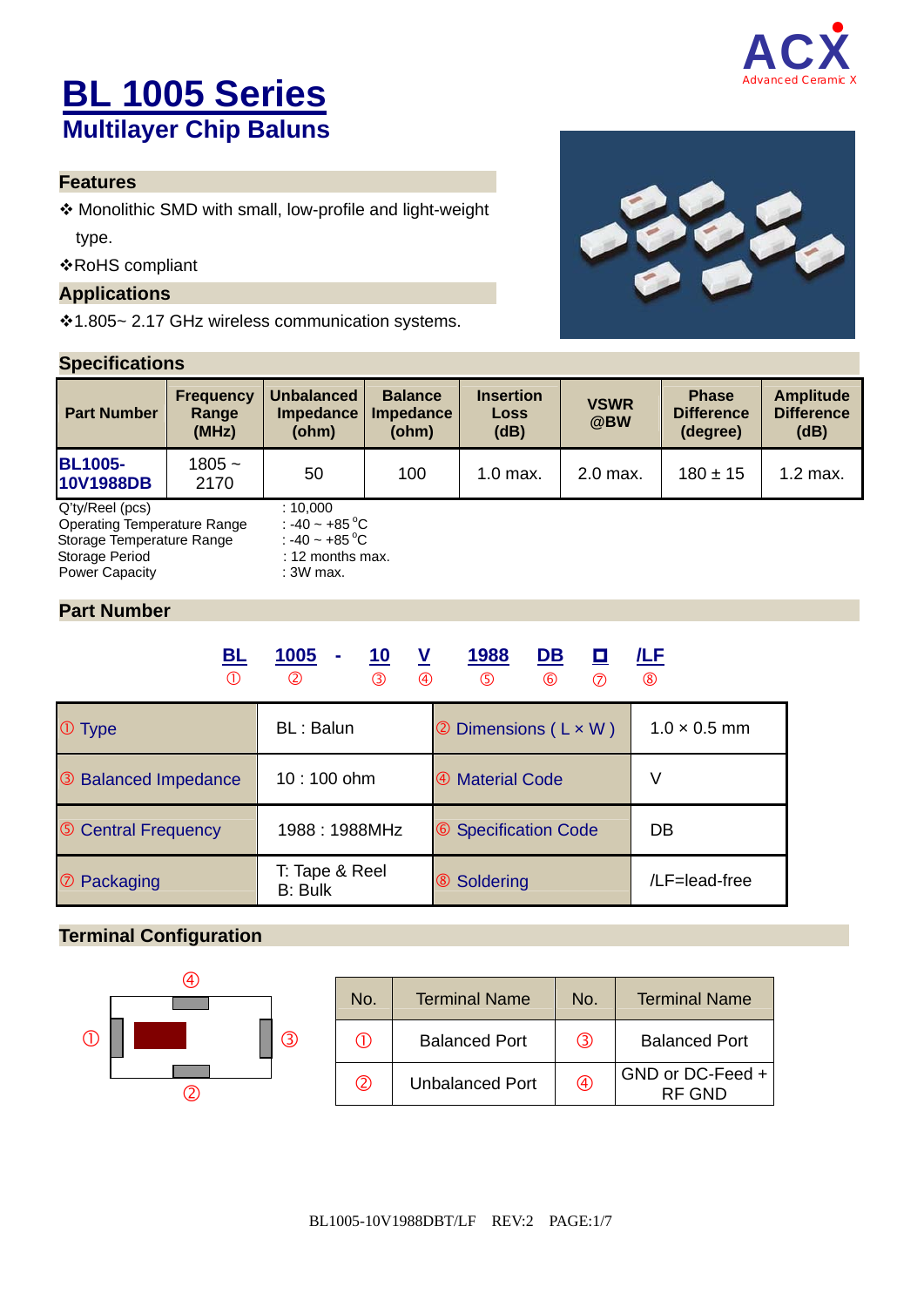

## **Dimensions and Recommended PC Board Pattern**





 $*$  Line width should be designed to match 50 $\Omega$  characteristic impedance, depending on PCB material and thickness.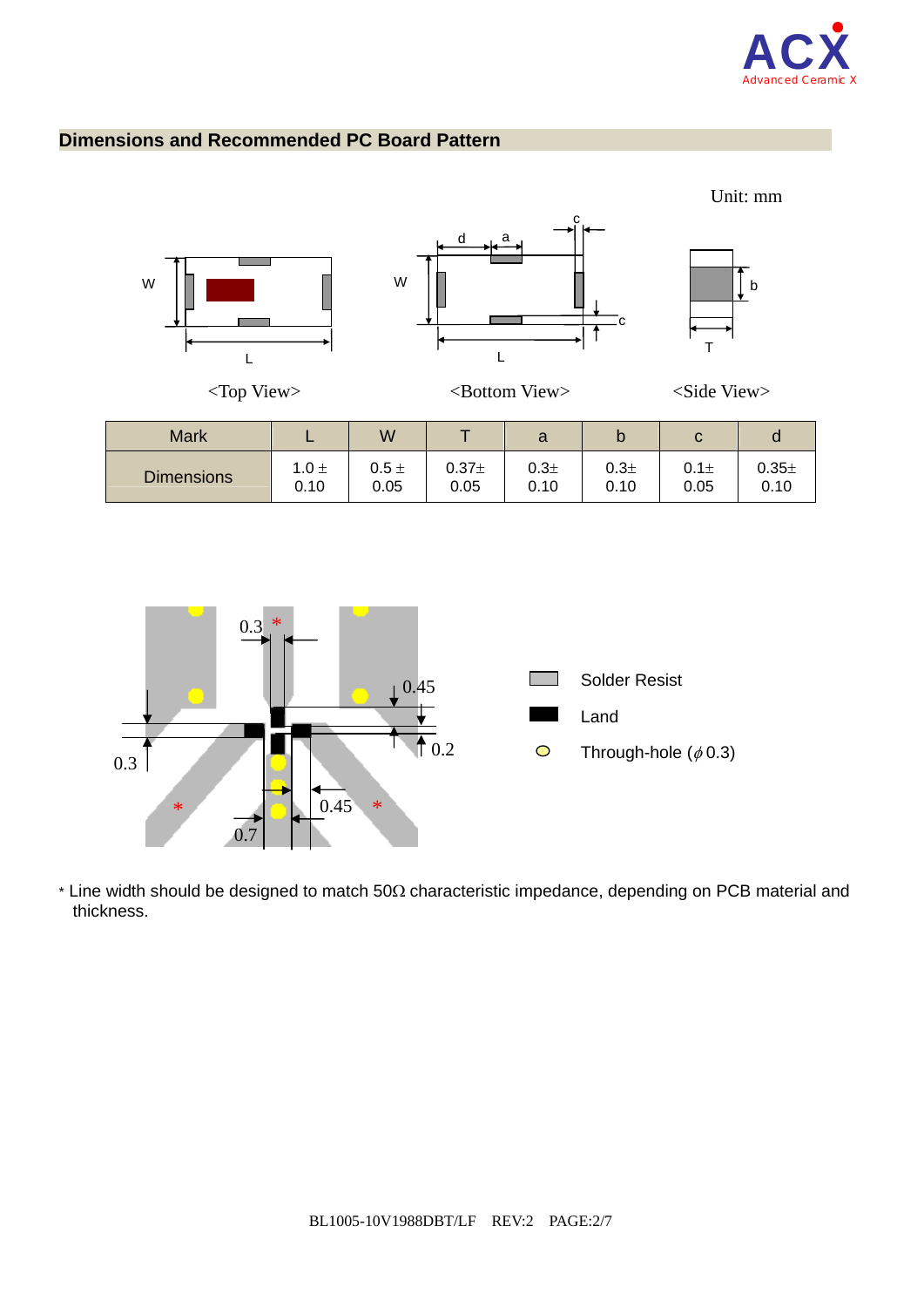

## **Measuring Diagram**



## **Typical Electrical Characteristics (T=25°C)**



## **Notes**

The contents of this data sheet are subject to change without notice. Please confirm the specifications and delivery conditions when placing your order.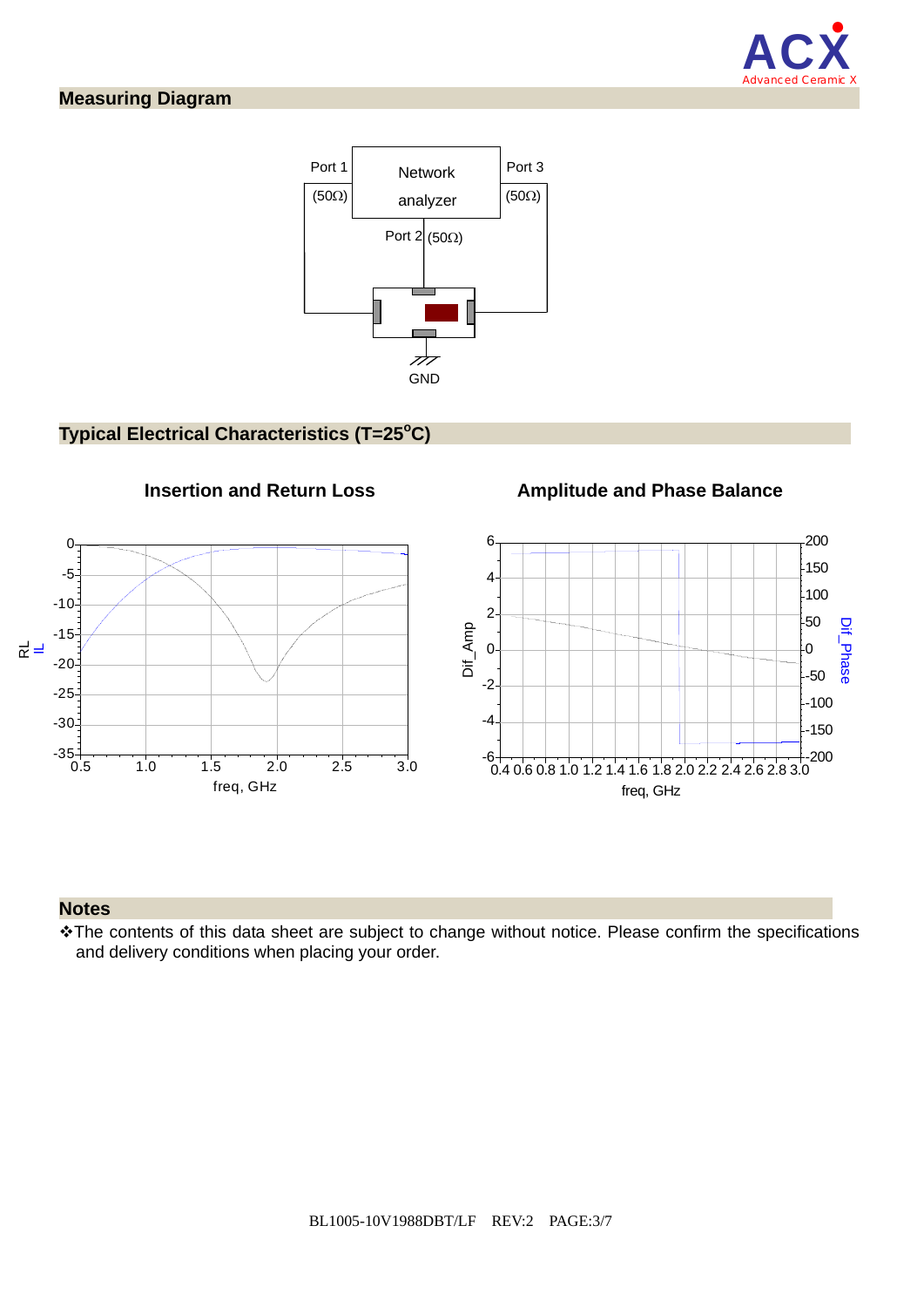

## **Taping Specifications**

#### **Tape Dimensions (Unit: mm) & Quantity**



| Type | А                |                 | в                | С                | D                |                |                 |                    | <b>Quantity/reel</b> | <b>Tape material</b> |
|------|------------------|-----------------|------------------|------------------|------------------|----------------|-----------------|--------------------|----------------------|----------------------|
| 1005 | $2.0\pm$<br>0.05 | $4.0\pm$<br>0.1 | $0.62 +$<br>0.03 | $1.12 +$<br>0.03 | $2.0\pm$<br>0.05 | $3.5+$<br>0.05 | $8.0\pm$<br>0.1 | $0.45 \pm$<br>0.03 | 10,000pcs            | Paper                |

#### **Reel Dimensions (Unit: mm)**

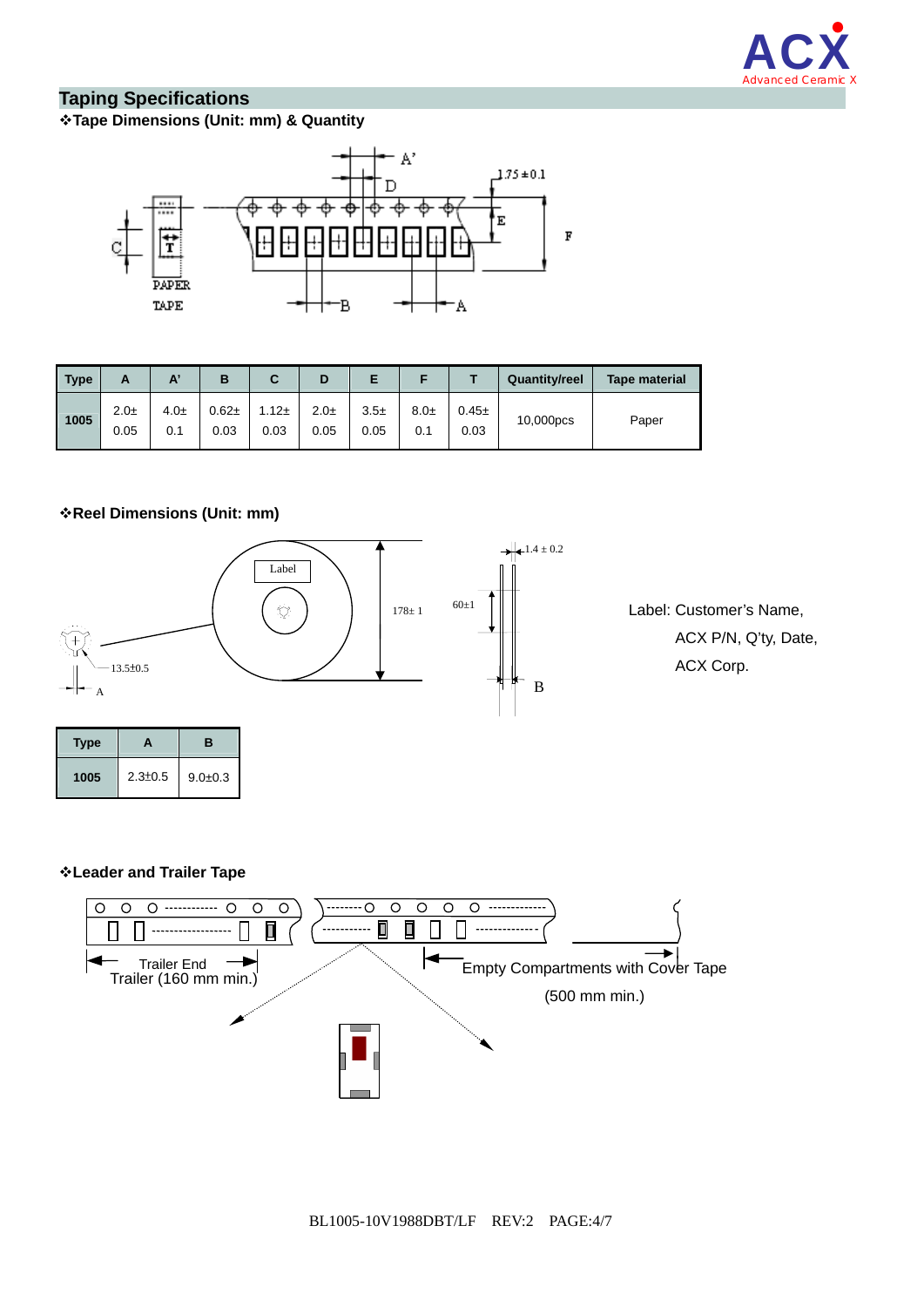

#### **Peel-off Force**



Peel-off force should be in the range of 0.1 – 0.6 N at a peel-off speed of 300±10 mm/min.

#### **Storage Conditions**

- (1) Temperature:  $5 \sim 35^\circ\text{C}$ , relative humidity (RH):  $45 \sim 75\%$ .
- (2) Non-corrosive environment.

#### **Notes**

\* The contents of this data sheet are subject to change without notice. Please confirm the specifications and delivery conditions when placing your order.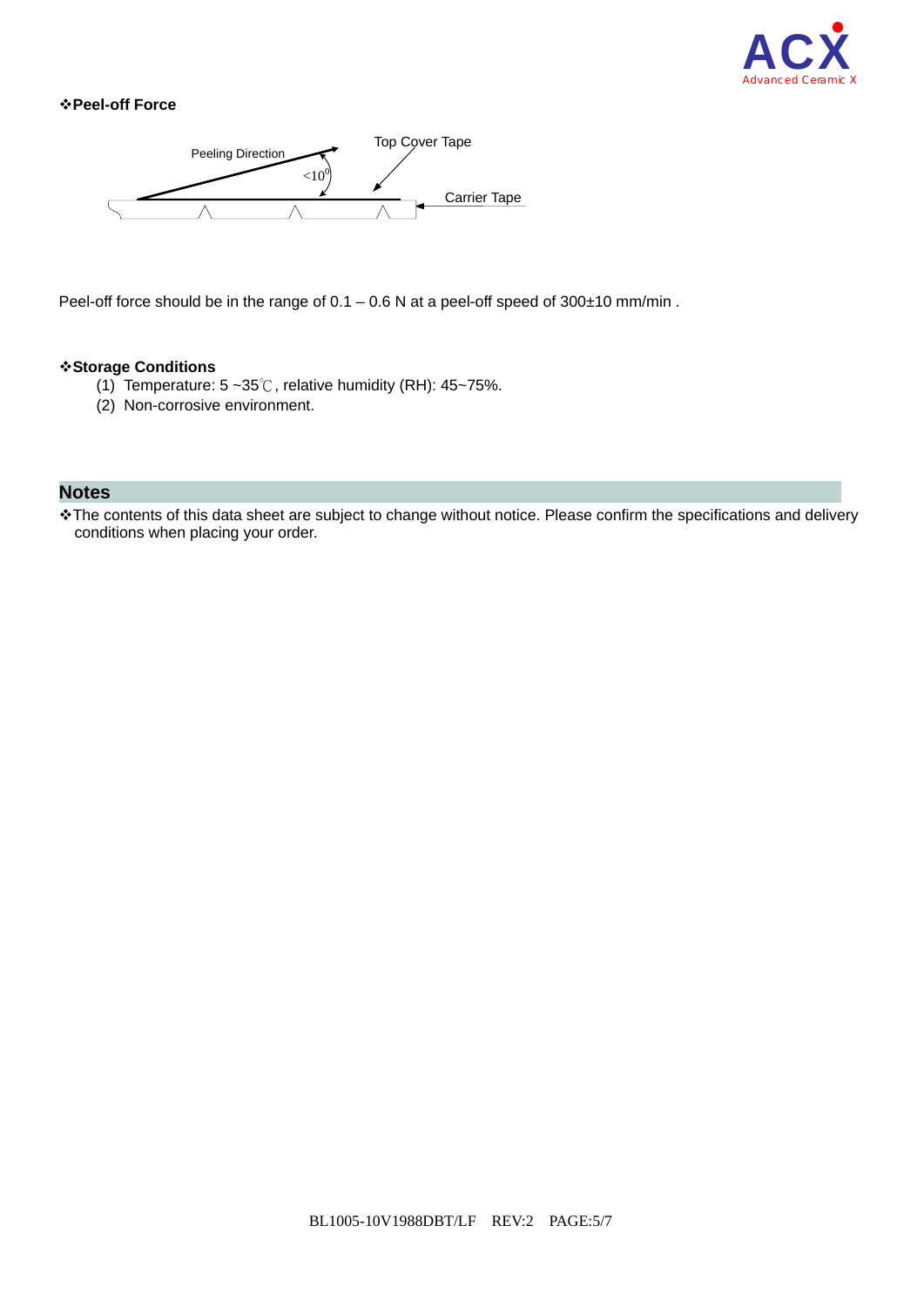

## **Mechanical & Environmental Characteristics**

| <b>Item</b>                                     | <b>Requirements</b> |                                                                                                     | <b>Procedure</b>                                                                                                                                                                         |  |  |  |  |
|-------------------------------------------------|---------------------|-----------------------------------------------------------------------------------------------------|------------------------------------------------------------------------------------------------------------------------------------------------------------------------------------------|--|--|--|--|
| Solderability                                   | 1.<br>2.            | No apparent damage<br>More than 95% of the terminal 1. Preheat: $120 \pm 5^{\circ}$ C<br>new solder | electrode shall be covered with 2. Solder: $245 \pm 5^{\circ}$ C for $5 \pm 1$ sec                                                                                                       |  |  |  |  |
| Soldering strength<br>(Termination<br>Adhesion) |                     | 1. 0.7kg minimum                                                                                    | Solder specimen onto test jig.<br>1.<br>2. Apply push force at 0.5mm/s until electrode pads<br>are peeled off or ceramic are broken. Pushing force<br>is applied to longitude direction  |  |  |  |  |
| <b>Deflection</b><br>(Substrate Bending)        | 1.                  | No apparent damage                                                                                  | Solder specimen onto test jig (FR4, 0.8mm) using<br>1.<br>the recommend soldering profile.<br>Apply a bending force of 2mm deflection.<br>2.<br>Pressure Rod<br>R <sub>230</sub><br>90mm |  |  |  |  |
| Heat/Humidity<br>Resistance                     | 2.                  | 1. No apparent damage<br>Fulfill the electrical<br>specification after test                         | Temperature: $85 \pm 2^{\circ}$ C<br>1.<br>Humidity: 90% ~ 95% RH<br>2.<br>3.<br>Duration: 1000±48hrs<br>Recovery: 1-2hrs<br>4.                                                          |  |  |  |  |
| Thermal shock<br>(Temperature Cycle)            | 1.<br>2.            | No apparent damage<br>Fulfill the electrical<br>specification after test                            | 1. One cycle/step $1:125 \pm 5^{\circ}$ C for 30 min<br>step 2 : - 40 $\pm$ 5°C for 30 min<br>2. No of cycles: 100<br>3. Recovery:1-2 hrs                                                |  |  |  |  |
| Low Temperature<br>Resistance                   | 1.<br>2.            | No apparent damage<br>Fulfill the electrical<br>specification after test                            | Temperature: $-40\pm 5^{\circ}$ C<br>1.<br>Duration: 500 ±24hrs<br>2.<br>3. Recovery: 1-2hrs                                                                                             |  |  |  |  |